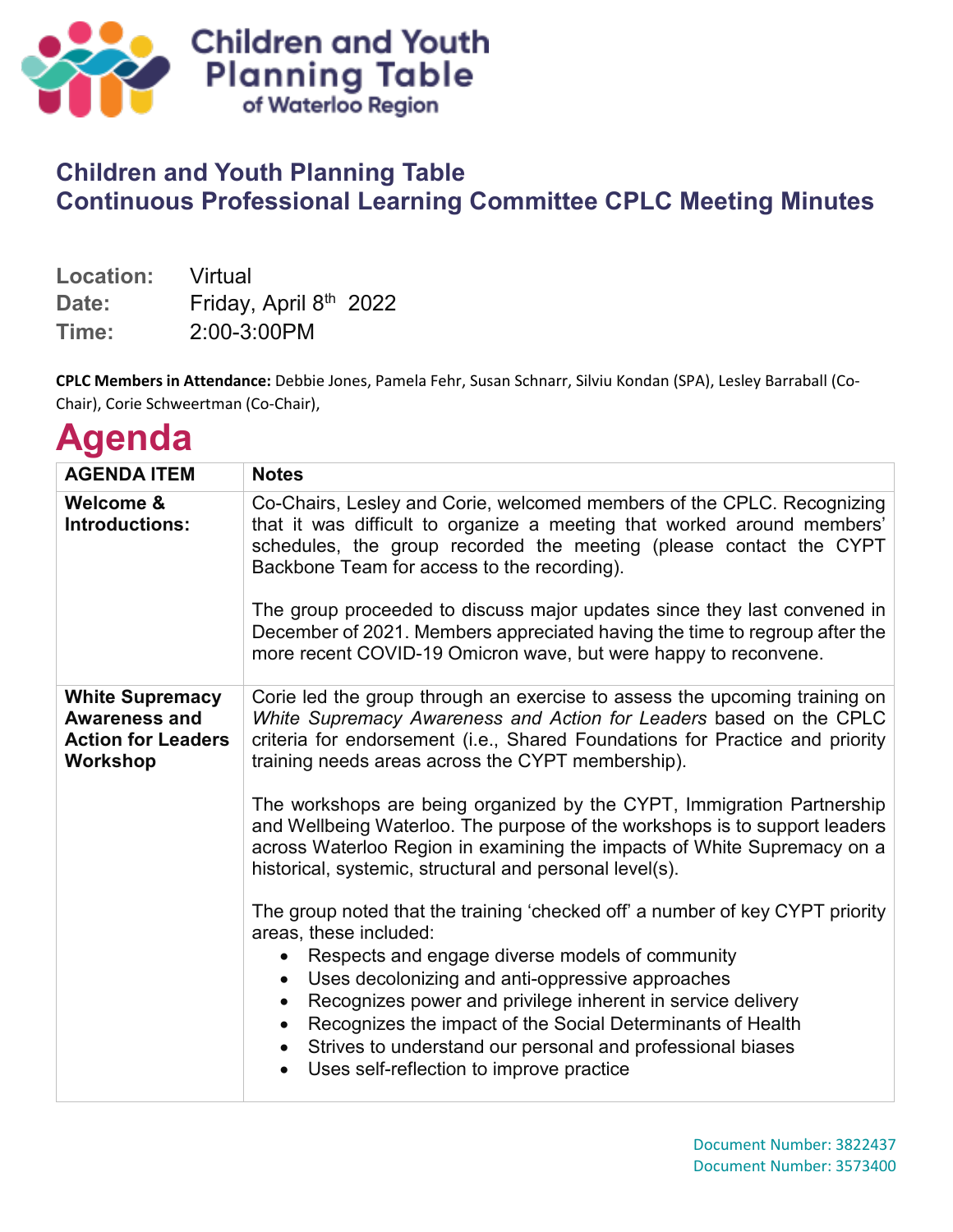| <b>CPLC Involvement</b> | <b>Promotions:</b>                                                                                                                                                                                                                                                                                                                                                                                                                                                                                                                                                                                                                                                         |  |
|-------------------------|----------------------------------------------------------------------------------------------------------------------------------------------------------------------------------------------------------------------------------------------------------------------------------------------------------------------------------------------------------------------------------------------------------------------------------------------------------------------------------------------------------------------------------------------------------------------------------------------------------------------------------------------------------------------------|--|
| <b>Discussion</b>       |                                                                                                                                                                                                                                                                                                                                                                                                                                                                                                                                                                                                                                                                            |  |
|                         | The group noted, that if needed, they can leverage their networks to share the<br>opportunity widely with the community. For example, they could promote it<br>through the Lead Agency Advisory Committee or through the Professional<br>Resource Centre at Conestoga College.                                                                                                                                                                                                                                                                                                                                                                                             |  |
|                         | The group noted that there was strong alignment between the designed<br>outcomes of the workshops and broader work across the system focused on<br>equity and anti-racism. The development of the Community Framework for<br>Early Supports for Child and Youth Mental Health and Well-Being, is one<br>example. Based on the CPLC's ongoing focus on trauma informed principles,<br>the workshops also have clear alignment to the Committee's longer-term<br>activities.                                                                                                                                                                                                 |  |
|                         | <b>CPLC's potential role:</b>                                                                                                                                                                                                                                                                                                                                                                                                                                                                                                                                                                                                                                              |  |
|                         | The group discussed the potential for CPLC to support mechanisms for<br>continuous learnings with this opportunity. The group agreed that the subject<br>was very relevant across the system and that there was strong coherence<br>with other initiatives. However, the group also recognized that absorbing the<br>material required an ongoing process of deconstructing biases and self-<br>reflection.                                                                                                                                                                                                                                                                |  |
|                         | Recognizing that many of the Committee members were absent from the<br>meeting, the group agreed that there would be a follow up email to assess<br>interest. To begin planning for possible ways that the CPLC could support this<br>initiative, the group focused on i) ways to assess learning outcomes and<br>ongoing training needs and ii) mechanisms to support acquired learning<br>through peer-to-peer discussions.                                                                                                                                                                                                                                              |  |
|                         | One idea was to develop a short 'touch point' questionnaire (2-3 questions) to<br>assess key areas of learning and future needs. This would be shared with the<br>attendees as a post-workshop survey or they can provide direct input verbally<br>right after the scheduled workshops. The CPLC could facilitate and lead this<br>process, organizing a short amount of time (15-30min) after the workshops to<br>have a peer-to-peer debrief. The group thought that it was optimal to give<br>participants the opportunity to work through their thoughts. This would also<br>allow people to respond to questions about future learning needs in this area<br>of work. |  |
|                         | The group also considered leading an informal engagement process after the<br>workshops to see how people are digesting the trainings and if the trainings<br>have led to changes in day-to-day outcomes. The group brainstormed an<br>informal peer-to-peer Community of Practice that discusses online, over a<br>platform like Teams or WhatsApp on an ongoing basis. The group discussed<br>how a hybrid or asynchronous model may be optimal as individuals process<br>learnings differently and since many members of the community continue to<br>experience time and energy constraints.                                                                           |  |
|                         | <b>Action:</b>                                                                                                                                                                                                                                                                                                                                                                                                                                                                                                                                                                                                                                                             |  |